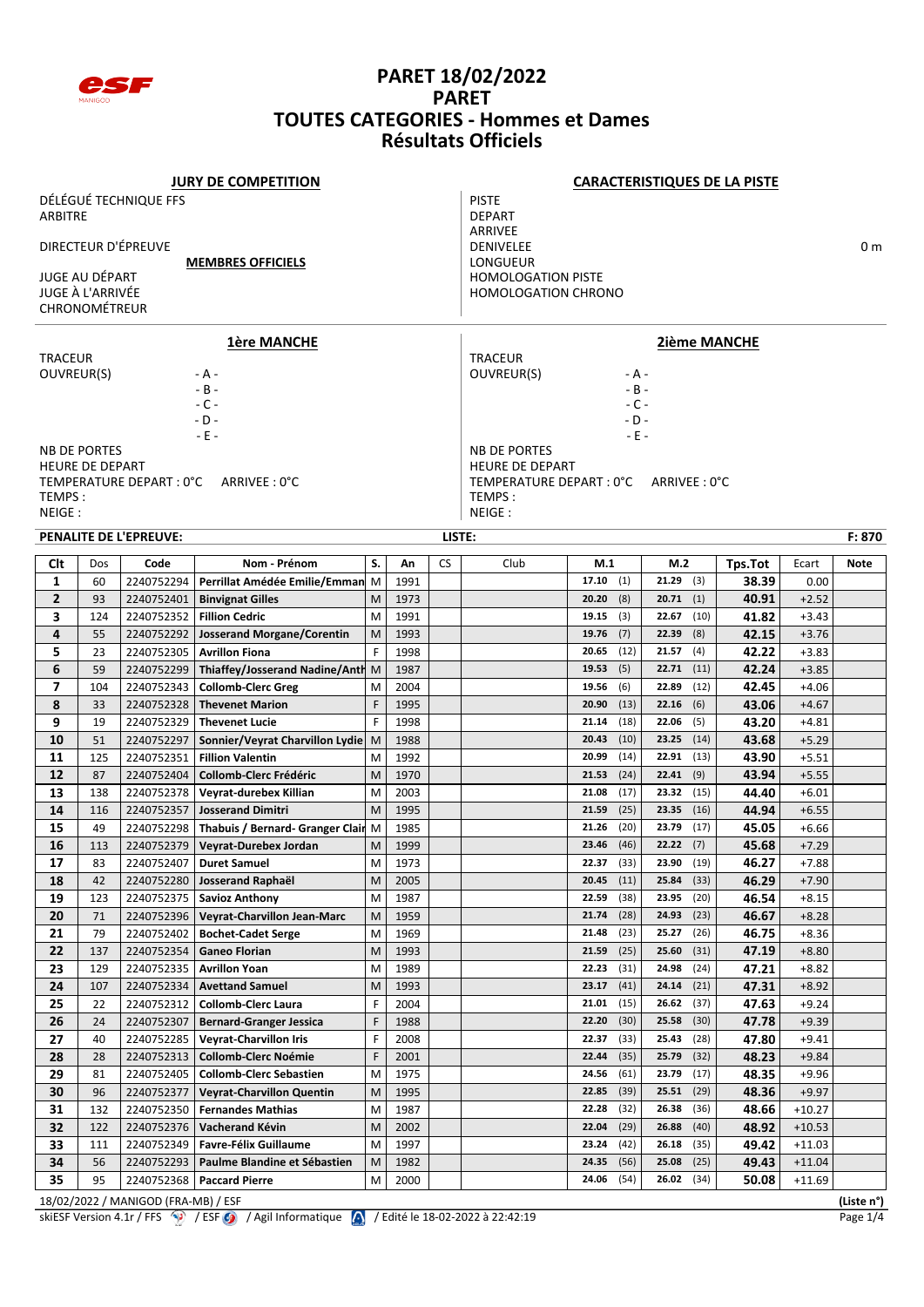

| Clt | Dos            | Code       | Nom - Prénom                      | S. | Αn   | <b>CS</b> | Club | M.1               | M.2            | Tps.Tot | Ecart    | Note |
|-----|----------------|------------|-----------------------------------|----|------|-----------|------|-------------------|----------------|---------|----------|------|
| 36  | 75             | 2240752395 | <b>Thevenet Pascal</b>            | M  | 1962 |           |      | 21.06<br>(16)     | 29.07<br>(56)  | 50.13   | $+11.74$ |      |
| 37  | 78             | 2240752411 | <b>Paccard Jean-François</b>      | M  | 1973 |           |      | 21.60<br>(27)     | 29.01<br>(55)  | 50.61   | $+12.22$ |      |
| 38  | 102            | 2240752337 | <b>Avrillon Charly</b>            | M  | 2000 |           |      | (2)<br>17.78      | 32.92<br>(78)  | 50.70   | $+12.31$ |      |
| 39  | 37             | 2240752277 | <b>Buffet Thibault</b>            | M  | 2006 |           |      | (40)<br>22.95     | 27.80<br>(44)  | 50.75   | $+12.36$ |      |
| 40  | 44             | 2240752278 | <b>Collomb-Clerc Jean</b>         | M  | 2008 |           |      | (50)<br>23.64     | 27.56<br>(42)  | 51.20   | $+12.81$ |      |
| 41  | 66             | 2240752382 | <b>Buffet Stéphane</b>            | M  | 1966 |           |      | (49)<br>23.63     | 28.00<br>(46)  | 51.63   | $+13.24$ |      |
| 42  | 57             | 2240752288 | Avrillon / Deletraz Charlène / Jo | M  | 1999 |           |      | (52)<br>23.79     | 27.87<br>(45)  | 51.66   | $+13.27$ |      |
| 43  | 98             | 2240752338 | <b>Bastard-Rosset Jérémie</b>     | M  | 2002 |           |      | 23.36<br>(44)     | 28.44<br>(50)  | 51.80   | $+13.41$ |      |
| 44  | 105            | 2240752369 | <b>Paccard Antonin</b>            | M  | 1998 |           |      | 23.72<br>(51)     | 28.41<br>(49)  | 52.13   | $+13.74$ |      |
| 44  | 103            | 2240752362 | <b>Mermillod-Baron Yann</b>       | M  | 1993 |           |      | (109)<br>30.86    | 21.27<br>(2)   | 52.13   | $+13.74$ |      |
| 46  | 118            | 2240752342 | <b>Chavas Josserand Robin</b>     | M  | 2001 |           |      | (53)<br>23.84     | 28.36<br>(48)  | 52.20   | $+13.81$ |      |
| 47  | 117            | 2240752341 | <b>Buffet Quentin</b>             | M  | 1991 |           |      | (45)<br>23.44     | 28.78<br>(52)  | 52.22   | $+13.83$ |      |
| 48  | 11             | 2240752331 | <b>Veyrat-Durebex Emilie</b>      | F  | 1985 |           |      | (66)<br>24.84     | 27.40<br>(41)  | 52.24   | $+13.85$ |      |
| 49  | 68             | 2240752385 | <b>Gay-Perret Bernard</b>         | M  | 1952 |           |      | 21.25<br>(19)     | 31.01<br>(68)  | 52.26   | $+13.87$ |      |
| 50  | 5              | 2240752314 | <b>Collomb-Paton Floriane</b>     |    | 1986 |           |      | 24.60<br>(62)     | 27.71<br>(43)  | 52.31   | $+13.92$ |      |
| 51  | 126            | 2240752353 | <b>Fillion Mickaël</b>            | M  | 1988 |           |      | (78)<br>25.67     | 26.73<br>(39)  | 52.40   | $+14.01$ |      |
| 52  | 62             | 2240752389 | <b>Josserand Hubert</b>           | M  | 1962 |           |      | (60)<br>24.47     | 28.20<br>(47)  | 52.67   | $+14.28$ |      |
| 53  | 72             | 2240752381 | <b>Bayle Patrick</b>              | M  | 1957 |           |      | 23.61<br>(48)     | 29.42<br>(61)  | 53.03   | $+14.64$ |      |
| 54  | 91             | 2240752399 | <b>Avrillon Christian</b>         | M  | 1974 |           |      | (55)<br>24.19     | 28.90<br>(54)  | 53.09   | $+14.70$ |      |
| 55  | 64             | 2240752391 | <b>Maliaud Pierre-Olivier</b>     | M  | 1965 |           |      | (68)<br>24.94     | 28.54<br>(51)  | 53.48   | $+15.09$ |      |
| 56  | 39             | 2240752274 | <b>Avrillon Jimy</b>              | M  | 2009 |           |      | (105)<br>29.69    | 24.41<br>(22)  | 54.10   | $+15.71$ |      |
| 57  | 10             | 2240752309 | <b>Bouyon Clémence</b>            | F  | 2001 |           |      | 24.94<br>(68)     | 29.82<br>(63)  | 54.76   | $+16.37$ |      |
| 58  | 85             | 2240752361 | <b>MARIN Stéphane</b>             | M  | 1972 |           |      | (76)<br>25.47     | 29.37<br>(60)  | 54.84   | $+16.45$ |      |
| 59  | 43             | 2240752276 | <b>Bochet-Cadet Julien</b>        | M  | 2006 |           |      | (64)<br>24.70     | 31.04<br>(69)  | 55.74   | $+17.35$ |      |
| 60  | 20             | 2240752324 | <b>Marchesseau Louison</b>        | F  | 1992 |           |      | (75)<br>25.46     | 30.62<br>(66)  | 56.08   | $+17.69$ |      |
| 61  | 45             | 2240752275 | <b>Bernard Jolan</b>              | M  | 2007 |           |      | 24.42<br>(59)     | 31.83<br>(72)  | 56.25   | $+17.86$ |      |
| 62  | 133            | 2240752344 | <b>Collomb-Clerc Damien</b>       | M  | 1999 |           |      | 27.22<br>(89)     | 29.07<br>(56)  | 56.29   | $+17.90$ |      |
| 63  | 92             | 2240752403 | <b>Clavel Benoît</b>              | M  | 1978 |           |      | 24.88<br>(67)     | 31.55<br>(70)  | 56.43   | $+18.04$ |      |
| 64  | 100            | 2240752346 | <b>Dolphin Alexandre</b>          | M  | 1986 |           |      | (57)<br>24.37     | 32.29<br>(75)  | 56.66   | $+18.27$ |      |
| 65  | 119            | 2240752365 | <b>Montfalcon Maxime</b>          | M  | 1992 |           |      | (37)<br>22.57     | 34.32<br>(90)  | 56.89   | $+18.50$ |      |
| 66  | 58             | 2240752291 | Ciriego / Vacherand Solène / Loi  | M  | 2000 |           |      | (86)<br>27.11     | 29.96<br>(64)  | 57.07   | $+18.68$ |      |
| 67  | 46             | 2240752279 | <b>Collomb-Clerc Louise</b>       | F  | 2008 |           |      | (70)<br>24.97     | 32.25<br>(74)  | 57.22   | $+18.83$ |      |
| 68  | 114            | 2240752355 | Garcin Sylvain                    | M  | 1986 |           |      | (43)<br>23.32     | 33.98<br>(87)  | 57.30   | $+18.91$ |      |
| 69  | 127            | 2240752370 | <b>Parret Tanguy</b>              | M  | 2001 |           |      | (113)<br>31.95    | 25.36<br>(27)  | 57.31   | $+18.92$ |      |
| 70  | 54             | 2240752289 | Bastard-Rosset / Léger Laura / A  | M  | 2000 |           |      | (82)<br>26.52     | 30.81<br>(67)  | 57.33   | $+18.94$ |      |
| 71  | 69             | 2240752384 | Favre-Félix Jean-Michel           | M  | 1964 |           |      | (93)<br>28.25     | 29.23<br>(59)  | 57.48   | $+19.09$ |      |
| 72  | 153            | $-153$     | ???                               |    |      |           |      | (79)<br>25.73     | 31.92<br>(73)  | 57.65   | $+19.26$ |      |
| 73  | 35             | 2240752287 | <b>Paulme Louise</b>              |    | 2008 |           |      | (74)<br>25.25     | 32.54<br>(77)  | 57.79   | $+19.40$ |      |
| 74  | 101            | 2240752366 | <b>Paccard Aurele</b>             | M  | 2001 |           |      | <b>21.42</b> (21) | (101)<br>36.58 | 58.00   | $+19.61$ |      |
| 75  | 121            | 2240752367 | <b>Paccard Victor</b>             | M  | 2002 |           |      | 24.38<br>(58)     | 34.14<br>(88)  | 58.52   | $+20.13$ |      |
| 76  | 152            | $-152$     | ???                               |    |      |           |      | 25.65<br>(77)     | 32.96<br>(79)  | 58.61   | $+20.22$ |      |
| 77  | 9              | 2240752318 | <b>Godvin Fleur</b>               | F  | 1990 |           |      | (95)<br>28.58     | 30.07<br>(65)  | 58.65   | $+20.26$ |      |
| 78  | $\overline{7}$ | 2240752327 | Sauvage Mathilde                  | F  | 1992 |           |      | (84)<br>26.93     | 31.73<br>(71)  | 58.66   | $+20.27$ |      |
| 79  | 134            | 2240752364 | <b>Molon Philippe</b>             | M  | 1990 |           |      | 22.52<br>(36)     | 36.24<br>(99)  | 58.76   | $+20.37$ |      |
| 80  | 112            | 2240752336 | <b>Avrillon Julien</b>            | M  | 2002 |           |      | (63)<br>24.65     | 35.51<br>(96)  | 1:00.16 | $+21.77$ |      |
| 81  | $\overline{2}$ | 2240752302 | <b>Bibollet Samuel</b>            | M  | 2010 |           |      | (73)<br>25.23     | 35.05<br>(93)  | 1:00.28 | $+21.89$ |      |
| 82  | 38             | 2240752286 | <b>Josserand Yoann</b>            | M  | 2008 |           |      | (85)<br>27.10     | 33.21<br>(82)  | 1:00.31 | $+21.92$ |      |
| 83  | 164            | $-164$     | ???                               |    |      |           |      | (90)<br>27.39     | 33.46<br>(84)  | 1:00.85 | $+22.46$ |      |
| 84  | 82             | 2240752412 | Perrillat Amédée Jérémie          | M  | 1977 |           |      | 19.21<br>(4)      | 41.76<br>(114) | 1:00.97 | $+22.58$ |      |
| 85  | 163            | $-163$     | ???                               |    |      |           |      | (71)<br>25.06     | 36.36<br>(100) | 1:01.42 | $+23.03$ |      |
| 85  | 25             | 2240752306 | <b>BIBOLLET ADELE</b>             | F  | 2001 |           |      | (80)<br>26.02     | (95)<br>35.40  | 1:01.42 | $+23.03$ |      |
| 87  | 106            | 2240752356 | <b>Henry Olivier</b>              | M  | 1986 |           |      | 23.50<br>(47)     | 38.14<br>(106) | 1:01.64 | $+23.25$ |      |
| 88  | 41             | 2240752283 | <b>Molliet-Tetuet Samuel</b>      | M  | 2007 |           |      | 29.43<br>(102)    | 32.29<br>(75)  | 1:01.72 | $+23.33$ |      |
| 89  | 6              | 2240752330 | <b>Thomassin Suzanne</b>          | F  | 1992 |           |      | 29.13<br>(101)    | 33.25<br>(83)  | 1:02.38 | $+23.99$ |      |
| 90  | 74             | 2240752386 | <b>Golliet Simon</b>              | M  | 1964 |           |      | (120)<br>33.24    | 29.20<br>(58)  | 1:02.44 | $+24.05$ |      |
| 91  | 36             | 2240752281 | <b>Josserand Simon</b>            | M  | 2008 |           |      | 35.94<br>(124)    | 26.70<br>(38)  | 1:02.64 | $+24.25$ |      |
| 92  | 128            | 2240752348 | Engelen Jean-Christophe           | M  | 1990 |           |      | (96)<br>28.77     | (86)<br>33.94  | 1:02.71 | +24.32   |      |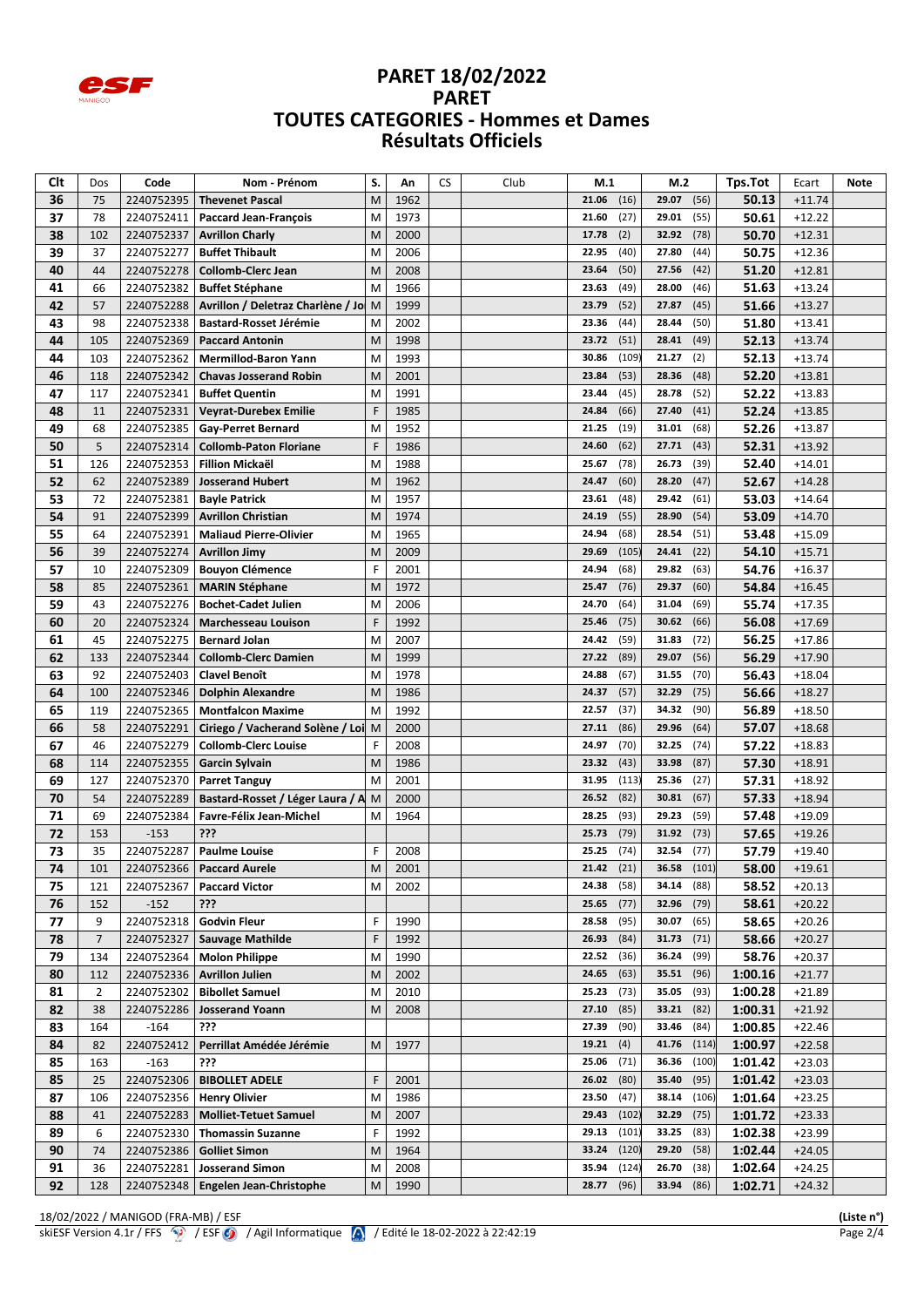

| Clt        | Dos          | Code             | Nom - Prénom                                 | S. | Αn   | <b>CS</b> | Club | M.1            |                | M.2            |                | Tps.Tot            | Ecart                | Note |
|------------|--------------|------------------|----------------------------------------------|----|------|-----------|------|----------------|----------------|----------------|----------------|--------------------|----------------------|------|
| 93         | 15           | 2240752323       | <b>Lecuyer Aude</b>                          | F  | 1985 |           |      | 31.18          | (110)          | 33.06          | (80)           | 1:04.24            | $+25.85$             |      |
| 94         | 48           | 2240752284       | Perrillat Amédée Jules                       | M  | 2008 |           |      | 35.97          | (125)          | 28.79          | (53)           | 1:04.76            | $+26.37$             |      |
| 95         | 12           | 2240752317       | <b>Gerfaux Pauline</b>                       | F  | 1989 |           |      | 29.61          | (103)          | 35.90          | (97)           | 1:05.51            | $+27.12$             |      |
| 96         | 89           | 2240752408       | <b>Georges Christophe</b>                    | M  | 1977 |           |      | 28.94          | (99)           | 36.73          | (102)          | 1:05.67            | $+27.28$             |      |
| 97         | 170          | $-170$           | ???                                          |    |      |           |      | 28.52          | (94)           | 37.19          | (104)          | 1:05.71            | $+27.32$             |      |
| 98         | 16           | 2240752321       | <b>Gruffy Noémie</b>                         | F  | 1997 |           |      | 29.09          | (100)          | 37.42          | (105)          | 1:06.51            | $+28.12$             |      |
| 99         | 177          | $-177$           | ???                                          |    |      |           |      | 33.55          | (121)          | 34.19          | (89)           | 1:07.74            | $+29.35$             |      |
| 100        | 61           | 2240752383       | <b>Chappet Christophe</b>                    | M  | 1965 |           |      | 32.05          | (114)          | 36.18          | (98)           | 1:08.23            | $+29.84$             |      |
| 101        | 162          | $-162$           | ???                                          |    |      |           |      | 29.88          | (107)          | 38.92          | (109)          | 1:08.80            | $+30.41$             |      |
| 102        | 136          | 2240752360       | Lopez Romain                                 | M  | 1985 |           |      | 26.69          | (83)           | 42.75          | (115)          | 1:09.44            | $+31.05$             |      |
| 103        | 135          | 2240752358       | <b>Lambersend Christophe</b>                 | M  | 1994 |           |      | 29.87          | (106)          | 39.95          | (112)          | 1:09.82            | $+31.43$             |      |
| 104        | 115          | 2240752347       | <b>Duflot Adrien</b>                         | M  | 1991 |           |      | 33.11          | (119)          | 36.75          | (103)          | 1:09.86            | $+31.47$             |      |
| 105        | 13           | 2240752319       | Gonzalez Johana                              | F  | 1992 |           |      | 32.57          | (117)          | 38.37          | (107)          | 1:10.94            | $+32.55$             |      |
| 106        | 151          | $-151$           | ???                                          |    |      |           |      | 29.65          | (104)          | 41.41          | (113)          | 1:11.06            | $+32.67$             |      |
| 107        | 30           | 2240752325       | <b>Mermillod Eva</b>                         | F  | 1997 |           |      | 28.14          | (92)           | 44.41          | (123)          | 1:12.55            | $+34.16$             |      |
| 108        | 109          | 2240752371       | <b>Pedro David</b>                           | M  | 1971 |           |      | 31.23          | (111)          | 42.76          | (116)          | 1:13.99            | $+35.60$             |      |
| 109        | 8            | 2240752333       | <b>Veyrat-Durebex Elisabeth</b>              | F  | 1990 |           |      | 30.45          | (108)          | 43.86          | (122)          | 1:14.31            | $+35.92$             |      |
| 110        | $\mathbf{1}$ | 2240752303       | <b>Paulme Gabriel</b>                        | M  | 2010 |           |      | 27.60          | (91)           | 47.14          | (127)          | 1:14.74            | $+36.35$             |      |
| 111        | 172          | $-172$           | ???                                          |    |      |           |      | 40.13          | (133)          | 34.74          | (91)           | 1:14.87            | $+36.48$             |      |
| 112        | 131          | 2240752363       | <b>Milleville Pierre-Baptiste</b>            | M  | 1991 |           |      | 36.62          | (128)          | 39.01          | (110)          | 1:15.63            | $+37.24$             |      |
| 113        | 34           | 2240752315       | <b>Curt Elvina</b>                           | F  | 2001 |           |      | 31.78          | (112)          | 44.50          | (124)          | 1:16.28            | $+37.89$             |      |
| 114        | 173          | $-173$           | ???                                          |    |      |           |      | 43.40          | (139)          | 33.19          | (81)           | 1:16.59            | $+38.20$             |      |
| 115        | 158          | $-158$           | ???                                          |    |      |           |      | 37.66          | (129)          | 39.69          | (111)          | 1:17.35            | +38.96               |      |
| 116        | 29           | 2240752308       | <b>Bessière Léa</b>                          | F  | 1998 |           |      | 26.49          | (81)           | 51.31          | (132)          | 1:17.80            | $+39.41$             |      |
| 117        | 154          | $-154$           | ???                                          |    |      |           |      | 39.60          | (131)          | 38.56          | (108)          | 1:18.16            | $+39.77$             |      |
| 118        | 159          | $-159$           | ???                                          |    |      |           |      | 36.27          | (126)          | 43.44          | (118)          | 1:19.71            | $+41.32$             |      |
| 119        | 76           | 2240752394       | <b>Rossi Norbert</b>                         | M  | 1958 |           |      | 24.82          | (65)           | 55.25          | (137)          | 1:20.07            | $+41.68$             |      |
| 120        | 47           | 2240752282       | Lathuille Clément                            | M  | 2007 |           |      | 51.29          | (151)          | 29.71          | (62)           | 1:21.00            | $+42.61$             |      |
| 121        | 4            | 2240752301       | <b>Bernard-Granger Hugo</b>                  | M  | 2013 |           |      | 32.21          | (115           | 50.97          | (131)          | 1:23.18            | $+44.79$             |      |
| 122        | 31           | 2240752322       | Jolais Hélène                                | F  | 1990 |           |      | 49.74          | (149)          | 33.89          | (85)           | 1:23.63            | $+45.24$             |      |
| 123        | 88           | 2240752400       | <b>Baranne Pierre</b>                        | M  | 1981 |           |      | 32.41          | (116)          | 51.31          | (132)          | 1:23.72            | $+45.33$             |      |
| 124        | 108          | 2240752374       | <b>Pillyser Florian</b>                      | M  | 1990 |           |      | 35.89          | (123)          | 48.28          | (130)          | 1:24.17            | $+45.78$             |      |
| 125        | 166          | $-166$           | ???                                          |    |      |           |      | 49.42          | (148)          | 34.88          | (92)           | 1:24.30            | $+45.91$             |      |
| 126        | 120          | 2240752380       | <b>Vittoz Florian</b>                        | M  | 1992 |           |      | 32.81          | (118)          | 51.57          | (134)          | 1:24.38            | $+45.99$             |      |
| 127        | 178          | $-178$           | ???                                          |    |      |           |      | 41.90          | (136)          | 43.58          | (120)          | 1:25.48            | $+47.09$             |      |
| 128        | 171          | $-171$           | ???                                          |    |      |           |      | 50.98          | (150)          | 35.12          | (94)           | 1:26.10            | $+47.71$             |      |
| 129        | 186          | $-186$           | ???                                          |    |      |           |      | 42.37          | (137)          | 46.32          | (125)          | 1:28.69            | $+50.30$             |      |
| 130        | 73           | 2240752397       | <b>Virieux Jean-Louis</b>                    | M  | 1953 |           |      | 45.42 (142     |                | 43.58          | (120)          | 1:29.00            | $+50.61$             |      |
| 131        | 3            |                  | 2240752300   Bernard Driss                   | M  | 2011 |           |      | $41.28$ (134)  |                | 47.88 (129)    |                | 1:29.16            | $+50.77$             |      |
| 132        | 99           |                  | 2240752339   Bertalotto Alexandre            | M  | 1984 |           |      | 35.52          | (122)          | 54.27          | (136)          | 1:29.79            | $+51.40$             |      |
| 133        | 169          | $-169$           | ???                                          |    |      |           |      | 46.92          | (144)          | 43.54          | (119)          | 1:30.46            | $+52.07$             |      |
| 134        | 17           |                  | 2240752304   Assier Angélique                | F. | 1983 |           |      | 45.57          | (143)          | 47.31          | (128)          | 1:32.88            | $+54.49$             |      |
| 135        | 155          | $-155$           | ???                                          |    |      |           |      | 47.89          | (146)          | 46.64          | (126)          | 1:34.53            | $+56.14$             |      |
| 136        | 157          | $-157$           | ???                                          |    |      |           |      | 39.60          | (131)          | 56.11          | (139)          | 1:35.71            | $+57.32$             |      |
| 137        | 176          | $-176$           | ???                                          |    |      |           |      | 39.30          | (130)          | 58.18          | (141)          | 1:37.48            | $+59.09$             |      |
| 138        | 160          | $-160$           | ???                                          |    |      |           |      | 36.44          | (127)          | 1:05.34        | (142)          | 1:41.78            | $+63.39$             |      |
| 139        | 165          | $-165$<br>$-161$ | ???<br>???                                   |    |      |           |      | 47.23<br>48.96 | (145)<br>(147) | 56.43<br>55.75 | (140)<br>(138) | 1:43.66            | $+65.27$             |      |
| 140<br>141 | 161<br>156   | $-156$           | ???                                          |    |      |           |      | 41.39          | (135)          | 1:06.75        | (143)          | 1:44.71<br>1:48.14 | $+66.32$<br>$+69.75$ |      |
| 142        | 52           |                  | 2240752296   Sallet / Benoit Leaticia / Remi | M  | 1981 |           |      | 1:06.48        | (155)          | 43.28          | (117)          | 1:49.76            | $+71.37$             |      |
| 143        | 21           | 2240752310       | <b>Carpentier Zohra</b>                      | F  | 1957 |           |      | 1:03.88        | (154)          | 53.28          | (135)          | 1:57.16            | $+78.77$             |      |
| 144        | 168          | $-168$           | ???                                          |    |      |           |      | 43.42          | (140)          | 1:20.50        | (146)          | 2:03.92            | $+85.53$             |      |
| 145        | 185          | $-185$           | ???                                          |    |      |           |      | 1:34.98        | (157)          | 1:20.48        | (145)          | 2:55.46            | $+137.07$            |      |
|            |              |                  |                                              |    |      |           |      |                |                |                |                |                    |                      |      |

# Dsq - Disqualifié (4)

| 167         | $-167$              | ???                  |   |      |  | Dsq   | $\mathbf{U}$ | .10 <sub>0</sub><br> | (144) | <b>Dsg</b> |  |
|-------------|---------------------|----------------------|---|------|--|-------|--------------|----------------------|-------|------------|--|
| 139<br>$ -$ | 240752359<br>, טכפר | Touzé Florian<br>י י | M | 1987 |  | 20.33 | (9)          | Dsa                  |       | Dsa        |  |
|             |                     |                      |   |      |  |       |              |                      |       |            |  |

18/02/2022 / MANIGOD (FRA-MB) / ESF **(Liste n°)** skiESF Version 4.1r / FFS  $\bigcirc$  / ESF  $\bigcirc$  / Agil Informatique  $\bigwedge$  / Edité le 18-02-2022 à 22:42:19 Page 3/4